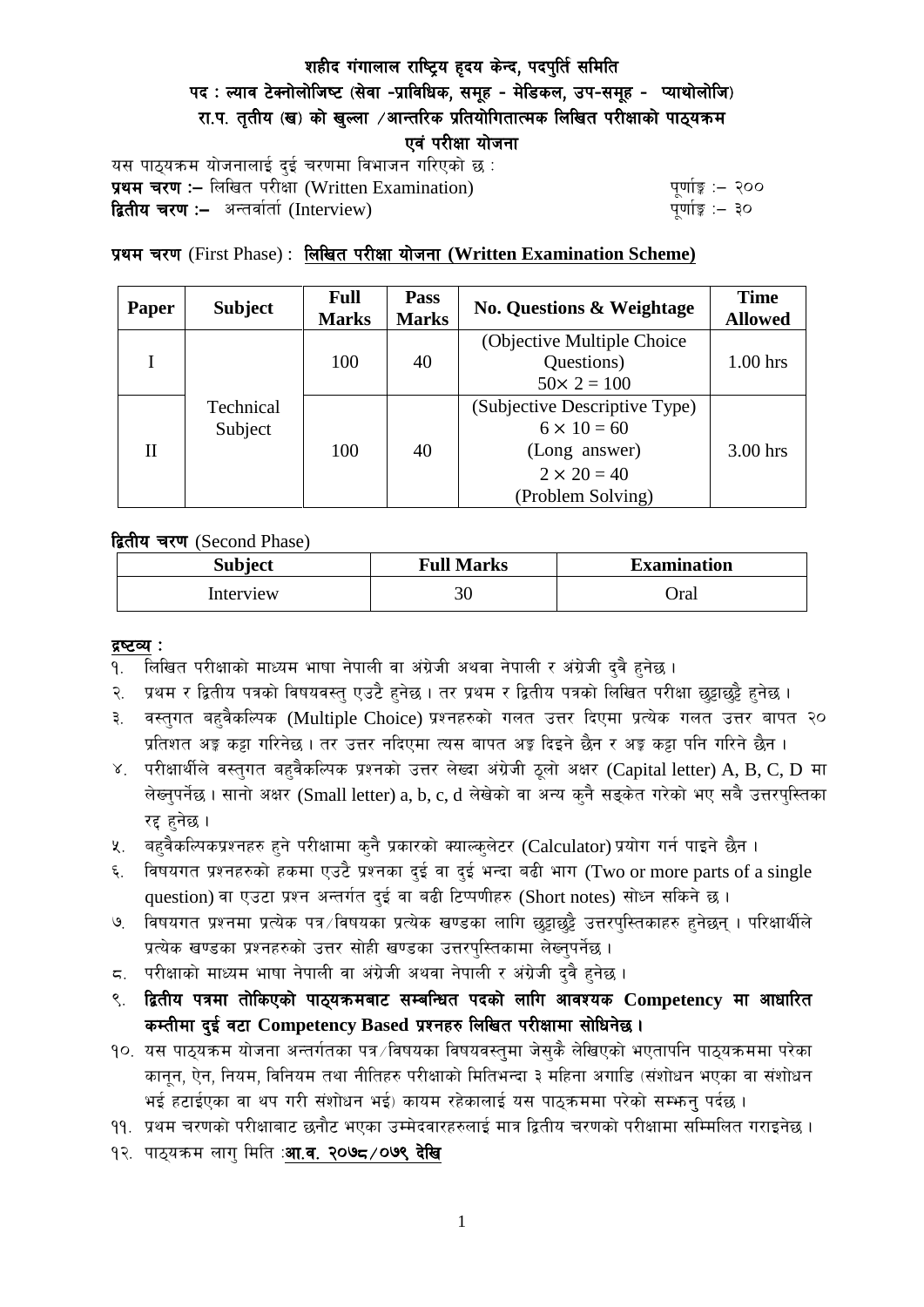# शहीद गंगालाल राष्ट्रिय हृदय केन्द, पदपुर्ति समिति पद: ल्याव टेक्नोलोजिष्ट (सेवा -प्राविधिक, समूह - मेडिकल, उप-समूह - प्याथोलोजि) रा.प. तृतीय (ख) को खुल्ला /आन्तरिक प्रतियोगितात्मक लिखित परीक्षाको पाठ्यक्रम

## **Paper I & II: - Technical Subject Section (A): 60% Marks For Paper I (30 MCQs** ×**2 marks) & For Paper II (4**×**10 marks, 1**×**20 marks)**

### 1. **Basics:**

- 1.1 Microscope: Principle, operation, care and use
- 1.2 Cleaning of glassware and safety precaution in the laboratory
- 1.3 Collection and preservation of different samples for the laboratory
- 1.4 Sterilization: General Principal of Sterilization, Classification, Physical, Mechanical Chemical Method, Sterilization Media, Syringes, Glassware and Apparatus
- 1.5 Quality control in the laboratory
- 1.6 Total quality management

### 2. **Haematology and Blood Banking:**

- 2.1 Preparation of chemicals and different stains for the hematology test
- 2.2 Formation and development of Erythrocytes, Leucocytes and thrombocytes
- 2.3 Principle and clinical procedure for:
	- 2.3.1 Hemoglobin estimation and it's standard curve calibration
	- 2.3.2 Total count of W.B.C., R.B.C., Platelets and reticulocytes
	- 2.3.3 E.S.R., B.T., C.T., and RBC indices
	- 2.3.4 Electrophoresis
	- 2.3.5 Coomb's tests
	- 2.3.6 Coagulation profile (mechanism, disorder & investigations)
	- 2.3.7 LE cell preparation
	- 2.3.8 Tissue parasite
- 2.4 Characteristics of Anemia, Leukaemia, Polycythemia, Leukamoid reaction, Thalassaemia & Haemoglobinopathies.
- 2.5 Blood grouping system and various blood groups
- 2.6 Blood donors and preparation of blood donors
- 2.7 Principle and procedures of the proper storage of blood
- 2.8 Coomb's test: Direct and Indirect
- 2.9 Transfusion reactions

### 3. **Microbiology and Immunology:**

- 3.1 Classification of medically important bacteria
- 3.2 Characteristics of Microorganism: Prokaryotes, Eukaryotes, Viruses
- 3.3 Bacterial growth and nutritional requirements, uptake of nutrients, growth phages and sporulation
- 3.4 Antimicrobial drugs and their mode of actions with reference to cell wall, cell membrane, Nucleic acid and protein synthesis
- 3.5 Antimicrobial susceptibility testing by disc diffusion methods and minimum inhibitory concentration (MIC)
- 3.6 Preparation of different media and ingredients uses and interpretation
- 3.7 Preparation of different stains using bacteriology
- 3.8 Cultural procedure of different samples aerobically and anaerobically
- 3.9 Identification of bacteria and confirmative tests serologically and biochemically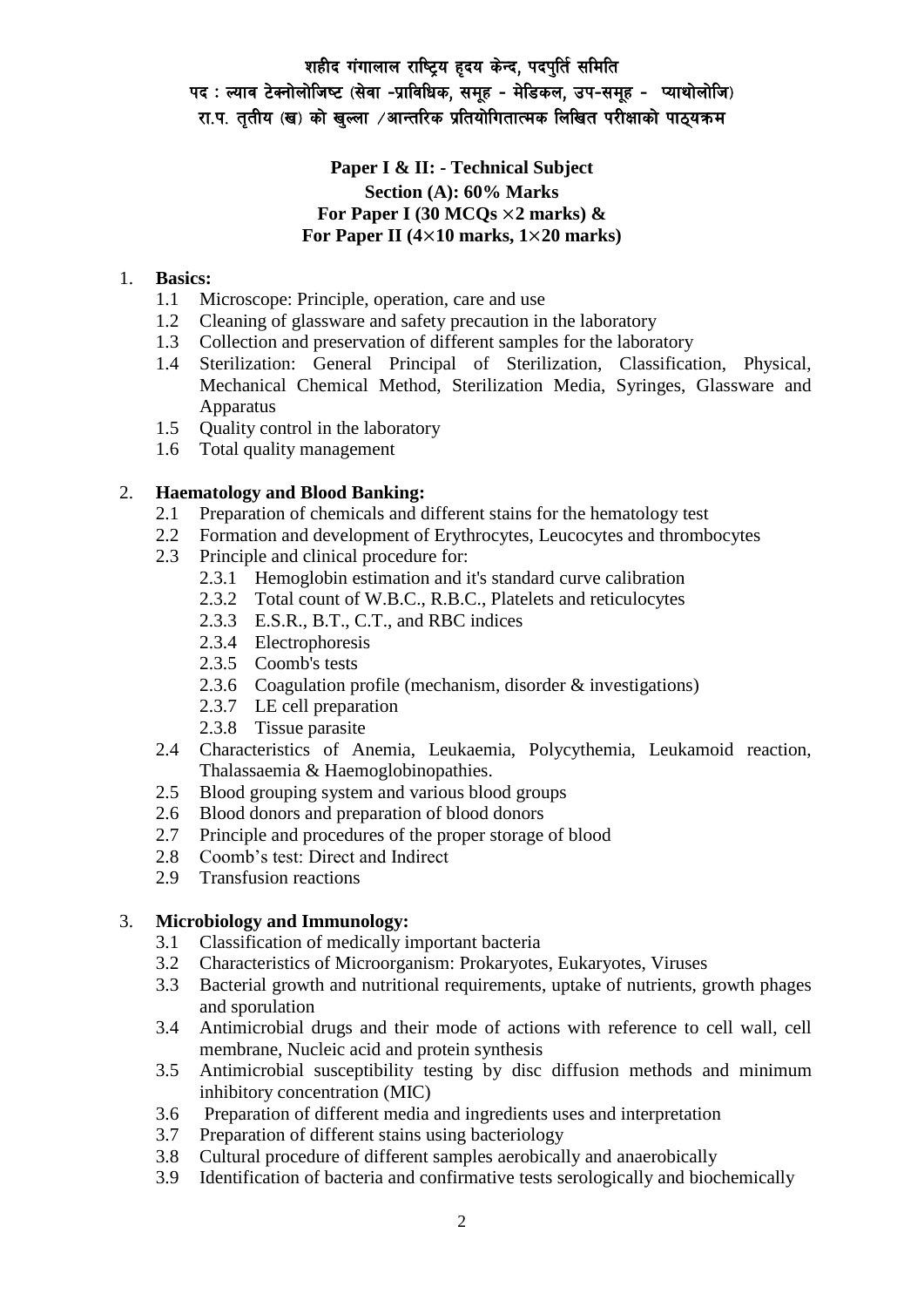# शहीद गंगालाल राष्ट्रिय हृदय केन्द, पदपुर्ति समिति

# पद: ल्याव टेक्नोलोजिष्ट (सेवा -प्राविधिक, समूह - मेडिकल, उप-समूह - प्याथोलोजि) रा.प. तृतीय (ख) को खुल्ला /आन्तरिक प्रतियोगितात्मक लिखित परीक्षाको पाठ्यक्रम

- 3.10 Different staining methods of bacteria and their principles
- 3.11 Classification of medically important viruses and mode of infection
- 3.12 Characteristic of viruses, nature of viruses, viral structure and replication
- 3.13 Definition of R.N.A. and D.N.A. viruses
- 3.14 Principle and methods of serological procedure for HCV, HIV and HBsAg
- 3.15 Classification of medically important
	- 3.15.1 Protozoal parasites
	- 3.15.2 Helminthic parasites
	- 3.15.3 Blood parasites
- 3.16 Methods of identification of different parasites from stool samples
- 3.17 Method of identification of blood parasites
- 3.18 Routine Examination and special test in Urine
- 3.19 Terminologies used in mycology
- 3.20 Collection techniques of various clinical samples for the diagnosis of fungal infection (skin/nail/hair sample, corneal scraping, sputum and biopsy materials)
- 3.21 Fungal culture media
- 3.22 Common parasites in Nepal
- 3.23 Principle and procedure for the estimation of:
	- 3.23.1 VDRL
	- 3.23.2 ASO
	- 3.23.3 CRP
	- 3.23.4 Rheumatoid factor
	- 3.23.5 ELISA
	- 3.23.6 Blood Grouping
- 3.24 PCR test: Principle and uses
- 3.25 Universal precaution in microbiology laboratory and safe waste disposal of infected material

#### 4. **Biochemistry:**

- 4.1 Preparation of normal and molar solution
- 4.2 Preparation of different reagents required for biochemical test
- 4.3 Colorimeter and spectrophometer
- 4.4 Flame Photometry
- 4.5 Carbohydrate metabolism
	- 4.5.1 Glycolysis
	- 4.5.2 Glycogenesis
	- 4.5.3 Glycogenolysis
	- 4.5.4 Pentose phosphate pathway
	- 4.5.5 Kreb's cycle
	- 4.5.6 Gluconeogenesis
- 4.6 Protein metabolism
	- 4.6.1 Transamination
	- 4.6.2 Deamination
	- 4.6.3 Urea cycle
	- 4.6.4 Nitrogen balance
	- 4.6.5 Creatinine and creatinine formation
- 4.7 Lipid metabolism
	- 4.7.1 Alpha, beta, gamma- oxidation
	- 4.7.2 Ketosis & Ketone bodies formation and their utilization